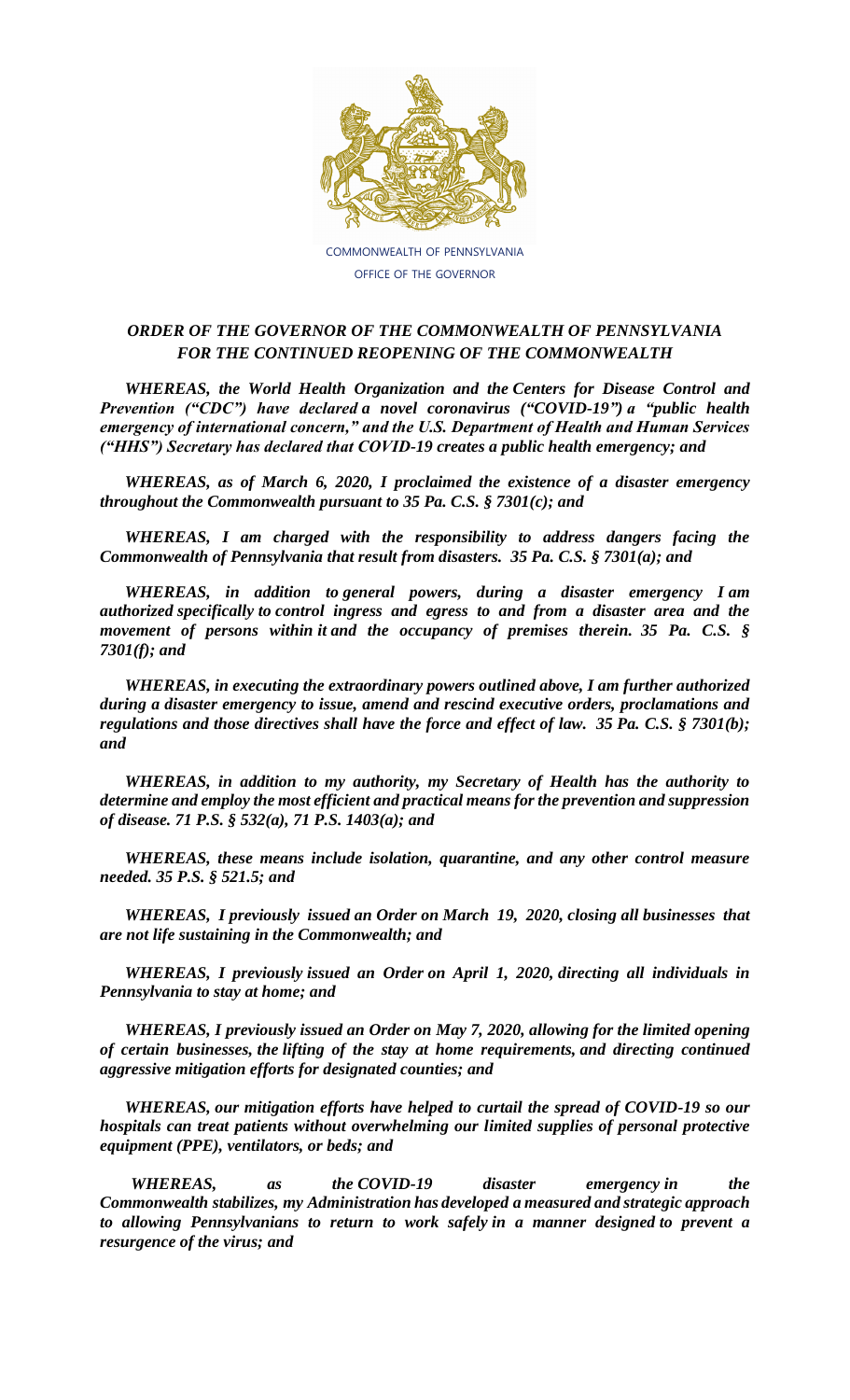*WHEREAS, this phased reopening of the Commonwealth will be done in the most effective, efficient, and risk-adverse method possible to balance our return to economic stability, while at the same time continuing to keep Pennsylvanians safe by controlling the spread of disease; and*

*WHEREAS, it is necessary to further relax some of the requirements of the aforementioned orders for a period of time as part of a gradual and strategic return to work; and*

*WHEREAS, as of May 27, 2020, the Commonwealth of Pennsylvania has 69,417 persons who have tested positive or meet the requirements as probable cases for COVID-19 in all sixty-seven counties and reports 5,265 deaths from the virus.*

*NOW THEREFORE, pursuant to the authority vested in me and my Administration by the laws of the Commonwealth of Pennsylvania, I do hereby ORDER and PROCLAIM as follows:*

*Section 1: Orders to Continue the Phased Reopening of the Commonwealth*

*A. My Order directing the "Closure Of All Businesses That Are Not Life Sustaining" issued March 19, 2020, as subsequently amended, my Order directing "Individuals to Stay at Home" issued April 1, 2020, as subsequently amended, and my Order directing the "Limited Opening of Businesses, Lifting of Stay at Home Requirements, and Continued Aggressive Mitigation Efforts" issued May 7, 2020, as subsequently amended, are or continue to be suspended for the following counties:*

*Bradford, Cameron, Centre, Clarion, Clearfield, Crawford, Elk, Forest, Jefferson, Lawrence, McKean, Montour, Potter, Snyder, Sullivan, Tioga, Venango, and Warren.*

- *B. All businesses, other than health care providers, operating in the counties listed in Section 1(A) above for which my aforementioned Orders are suspended, and which have been closed or have been conducting their operations in whole or in part remotely through individual teleworking of their employees under any of those Orders as applicable, may conduct in-person business operations, provided that the businesses fully comply with all substantive aspects of: the Order of the Secretary of Health providing for building safety measures, issued April 5, 2020; the Order of the Secretary of Health providing for business safety measures (to keep employees and customers safe), issued April 15, 2020; and all existing and future applicable guidance issued by my Administration, the Department of Health (DOH) and Centers for Disease* Control and Prevention (CDC). Teleworking remains strongly *encouraged. Businesses are also strongly encouraged to stagger the return of employees to in-person operations.*
- *C. All businesses, other than health care providers, serving the public within a building or defined area and operating in the counties listed in Section 1(A) above and that were permitted to conduct in-person operations under my Order directing the "Limited Opening of Businesses, Lifting of Stay at Home Requirements, and Continued Aggressive Mitigation Efforts" issued May 7, 2020 as subsequently amended, may operate at up to 75% of the maximum capacity stated on the applicable certificate of occupancy at any given time, as necessary to reduce crowding in the business rather than the occupancy limit specified in Section B(1) of the Order of the Secretary of Health providing for business safety measures (to keep employees and customers safe), issued April 15, 2020. Businesses must still enforce social distancing requirements, which may limit occupancy below the 75% maximum capacity.*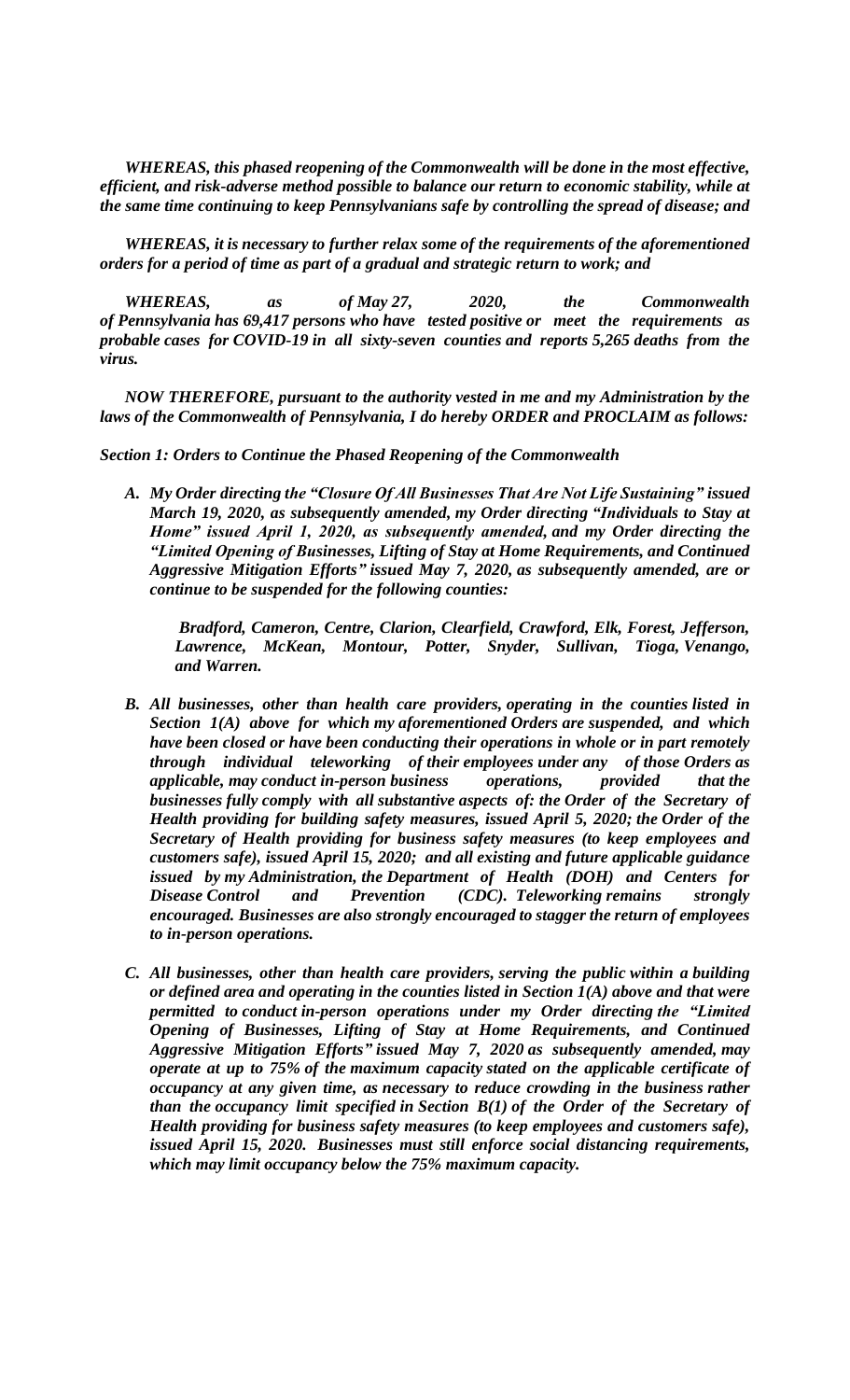- *D. All businesses, other than health care providers, serving the public within a building or defined area and operating in the counties listed in Section 1(A) above and that were not permitted to conduct in-person operations under my Order directing the "Limited Opening of Businesses, Lifting of Stay at Home Requirements, and Continued Aggressive Mitigation Efforts" issued May 7, 2020 as subsequently amended, may operate at up to 50% of the maximum capacity stated on the applicable certificate of occupancy at any given time, as necessary to reduce crowding in the business as specified in Section B(1) of the Order of the Secretary of Health providing for business safety measures (to keep employees and customers safe), issued April 15, 2020. Businesses must still enforce social distancing requirements, which may limit occupancy below the 50% maximum capacity.*
- *E. In addition to the foregoing, the prohibition on dine-in facilities throughout the Commonwealth including restaurants and bars that previously had been ordered to help stop the spread of COVID-19 is modified as follows:*
	- *i. Businesses in the retail food services industry, including restaurants and bars, which are operating in the counties specified in Section 1(A) above, are authorized to conduct in-person operations, provided that they adhere the Administration's Guidance for Businesses in the Restaurant Industry Permitted to Operate During the COVID-19 Disaster Emergency to Ensure the Safety and Health of Employees and the Public, issued May 27, 2020, which is incorporated by reference herein.*
	- *ii. Outdoor dining is permitted in all counties under the authority of my Order directing the "Limited Opening of Businesses, Lifting of Stay at Home Requirements, and Continued Aggressive Mitigation Efforts" issued May 7, 2020, as subsequently amended, provided that businesses in the retail food services industry adhere to the Guidance for Businesses in the Restaurant Industry Permitted to Operate During the COVID-19 Disaster Emergency to Ensure the Safety and Health of Employees and the Public, issued May 27, 2020, which is incorporated by reference herein.*
- *F. Notwithstanding the foregoing or any provision to the contrary, personal care services, operating in the counties specified in Section 1(A) and operating under the occupancy limitations specific in Section 1(D) above, including hair salons and barbershops, must operate by appointment only. Appointments or reservations are strongly encouraged for all indoor recreation and health and wellness facilities such as gyms or spas, and all other businesses where feasible.*
- *G. Any gathering for a planned or spontaneous event of greater than 250 individuals is prohibited. This includes, but is not limited to, a concert, fair, festival, conference, sporting event, movie showing, or theater performance.*
- *H. Churches, synagogues, temples, mosques and other places of congregate worship are specifically excluded from the limitations established by this Order. These institutions are strongly encouraged to enforce social distancing and other mitigation measures like masking at their gatherings.*
- *I. Visitation to prisons and hospitals may resume for facilities operating in the counties specified in Section 1(A) above, subject to the determination of the individual facilities which may still limit visitation as necessary based on risk of COVID-19. Visitors who interact with residents and patients must be diligent regarding hygiene. Given the critical importance in limiting COVID-19 exposure in nursing homes, nursing home visitation restrictions will initially remain in place.*
- *J. The Administration will continue to monitor public health indicators and will revise the foregoing restrictions, as necessary.*